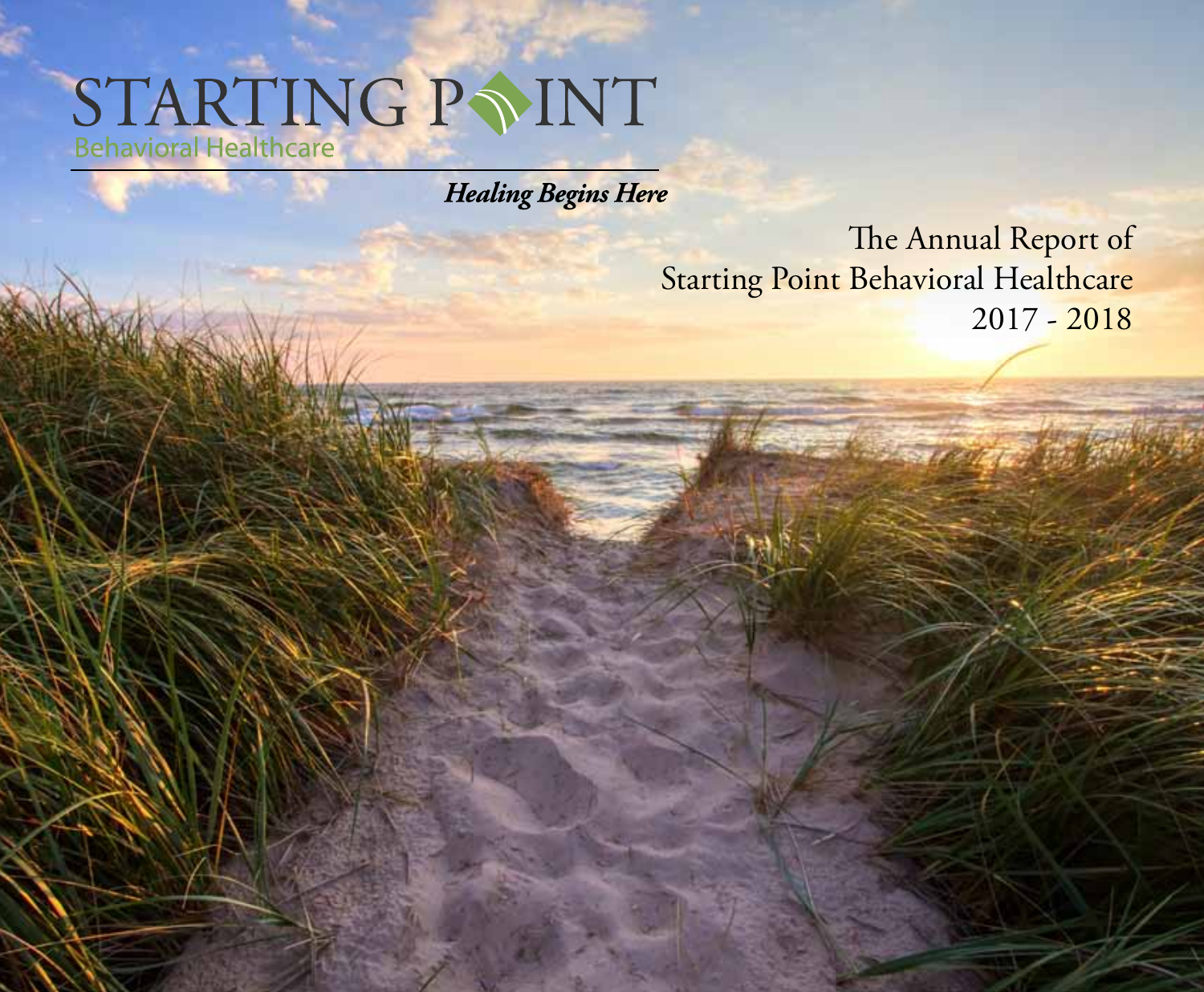## Board of Directors

Starting Point Behavioral Healthcare is governed by a volunteer Board of Directors that represents all areas of our community.

Drue Ashwell, President Paul Barnes, Vice-President Dave Samson, Treasurer Nancy Bell, Secretary William P. Frank Thomas McKenna Cherie Billings

## Executive Leadership

Laureen Pagel, Ph.D., Chief Executive Officer Akua Owusu, M.D., Medical Director John Mosley, Chief Financial Officer Valerie Ray, Clinical Director

Roody Joinville Cathy Decou Sarah Bell Kellene Sauls Luther Osment Diane Jordan

## Mission of the Corporation is:

To promote emotional wellness through accessible psychiatric, mental health and substance abuse treatment services, and community education and awareness.

## Vision of the Corporation is:

To deliver unmatched behavioral health services. The organization will be a vital part of our community, committed to world class service and the provider of choice for First Coast residents and referrers. Its motto is "Healing Begins Here."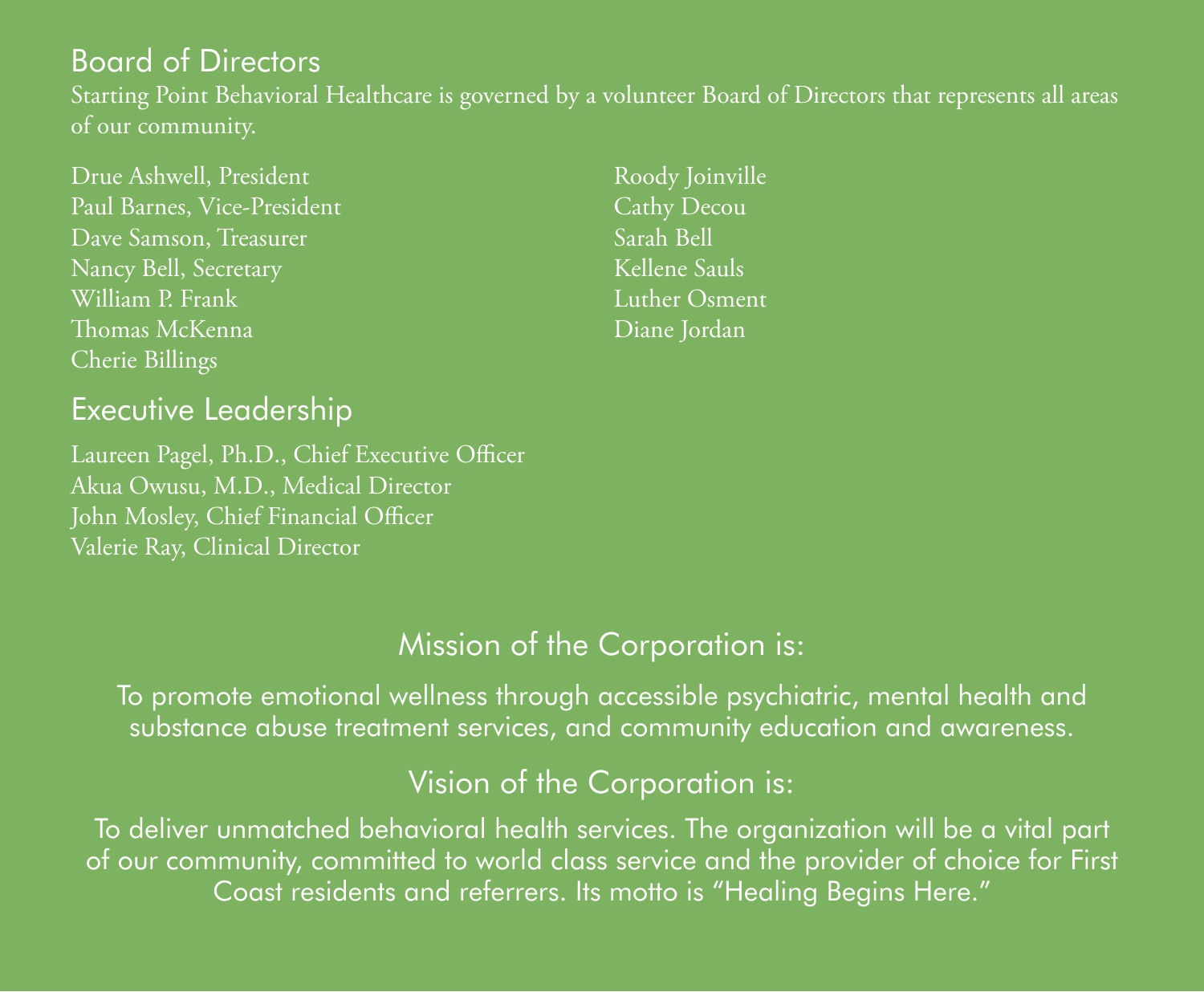## Message from the CEO



As our year comes to a close, I am reflecting back on the amazing progress we have made at Starting Point. From our recognition as a quality provider of behavioral health services by a national accreditation body to our highly successful Community Conversations, Starting Point continues its innovative approach to improving the health of our community.

The impact of opioid drugs on Northeast Florida has been severe. Nationally, there are about 170 deaths each day due to opioid overdose. And the rate continues to climb. Even with NARCAN and other interventions, the use of opioids presents a critical issue for our community. Starting Point has taken several approaches to confront this crisis.

The Medication Assisted Treatment program is a successful method for those addicted to opioids to begin recovery. It combines medication to lessen the severe symptoms of withdrawal with an integrative and intensive program of individual and group therapy and development of a relapse prevention plan. You can read more about this innovative program in the following pages.

Opioid use and treatment also was the topic of our third Community Conversation this year, a new outreach program designed to engage the people of Northeast Florida in discussing important mental health topics. As a program launched by our Board of Directors' Outreach Committee, the series included a session on Autism and Digestive Health.

I am especially proud of our recognition this year by CARF, the Commission on Accreditation of Rehabilitation Facilities. This international organization conducted an extensive accreditation review of Starting Point's facilities and programs, and renewed our threeyear accreditation for the 7th consecutive time. As part of its conclusions, CARF noted the positive engagement by the members of the Board of Directors and leadership, as well as the high quality of its programs.

Starting Point has had the privilege of assisting an ever-increasing number of people in our community who are seeking help for their mental health and substance use disorders. In the last year, we have seen a 26% increase in admissions. Through our coordination with Baptist Health to provide mental health assessments and care in the Emergency Department, we are able to help people at the moments when they need it most. In addition, the Mental Health First Aid classes have trained hundreds of people to be a resource in our community, helping those who are experiencing a mental health problem or crisis.

For the coming year, you can expect Starting Point to continue its innovative approaches to mental health care and community outreach. We will be continuing to offer the Mental Health First Aid classes at no charge, thanks to a grant from Baptist Health. Watch for more Community Conversations on important topics, and be sure to let us know if you have a suggestion for a future session.

Lastly, thank you to all of those who have supported us throughout the year, including our partner organizations, sponsors, donors, staff and volunteers. Without this critical support, we would not be able to help so many of our neighbors.

Laureen Pagel, Ph.D., Chief Executive Officer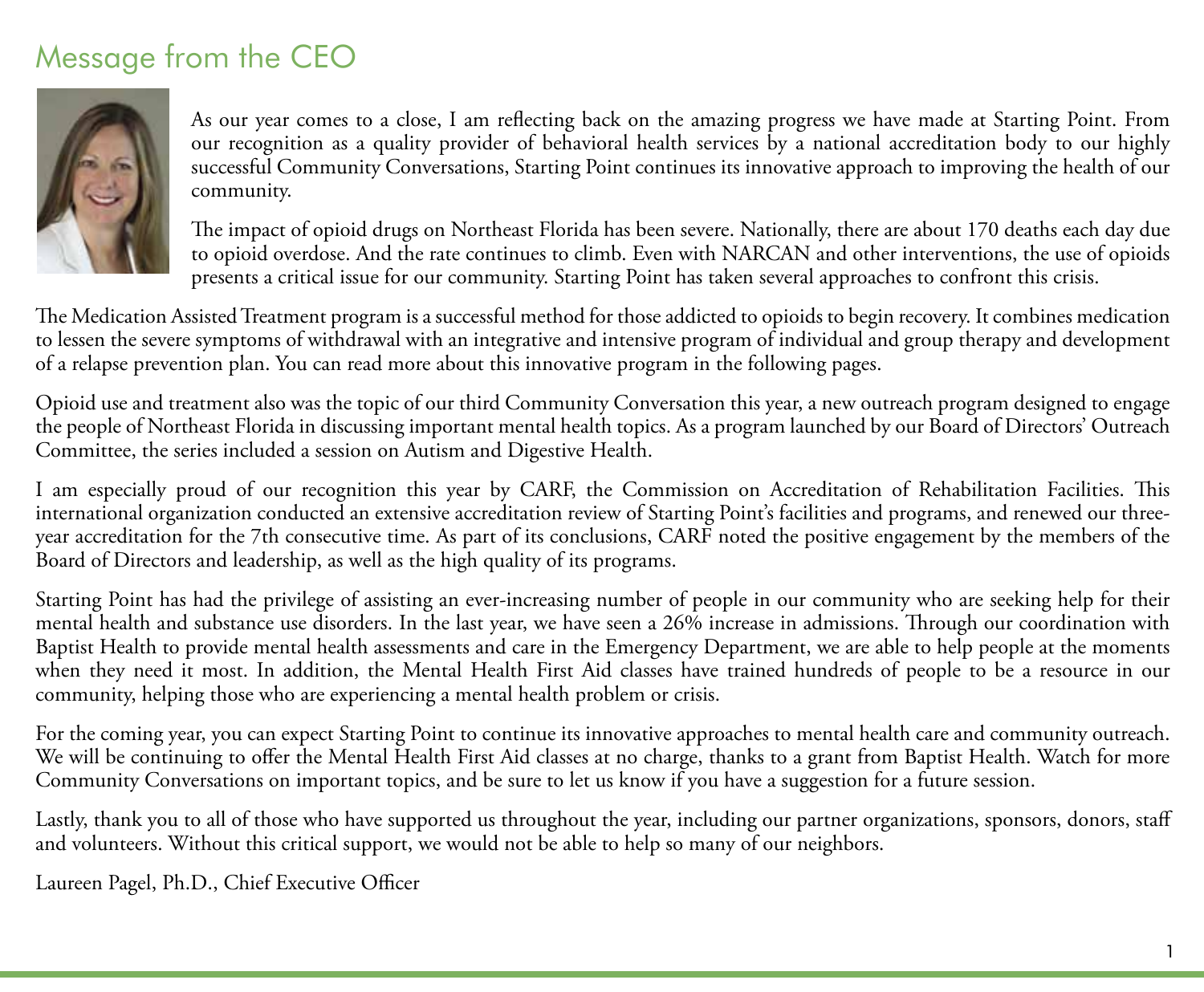## Message from the Board President



As I begin my second term as President of the Board of Directors, I am proud of the many ac-complishments of our team and excited about what lies ahead. In particular, I want to recognize the efforts of our board members to become even more engaged with and knowledgeable about the important work of Starting Point. Earlier this year, we conducted a board retreat where we worked with the Non-Profit Center to raise the level of board knowledge and organizational leadership.

This effort was recognized in our accreditation by CARF, which awarded us our first accreditation in Governance. CARF reviewers noted the many exemplary practices of our board mem-bers and complimented the group on the many ways it is engaged with leadership and the or-ganization.

In the following pages, you will learn more about the CARF accreditation, our wide range of services, and the many ways in which we continue to engage our community in learning more about behavioral health. It is our goal to reduce the stigma of mental illness and addiction, im-prove access to treatment services, and educate as many people as possible on the issues.

One example of this effort is our Mental Health First Aid classes. Since launching the program in 2014, we have trained more than 2,000 people in the skills and techniques of Mental Health First Aid. These efforts resulted in Starting Point's instructor, Katrina Robinson-Wheeler, being named among the top 100 Instructors nationally last year, and among the Top 20 in the second quarter of 2018.

As you read through this Annual Report, I hope you will be inspired to become involved with Starting Point, perhaps by attending a Mental Health First Aid class or Community Conversation, or visiting our website to learn more about each service we provide. Our goal, as a board of directors, is to encourage that involvement and continue to be responsive to the mental health needs of our community.

Drue Ashwell, President, Board of Directors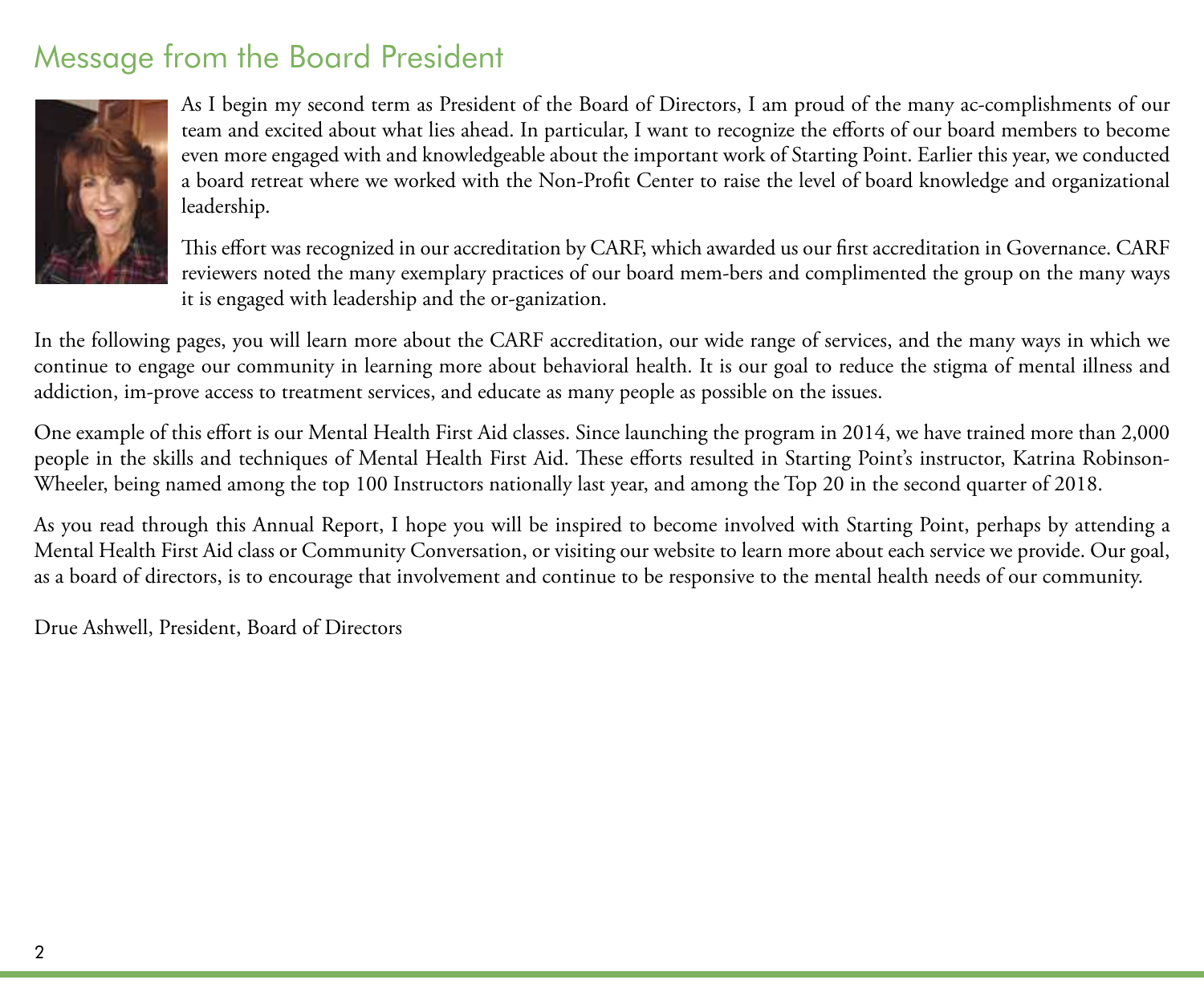## Care Coordination Impacts Quality, Efficiency of Behavioral Health Services

People with chronic medical conditions and serious mental health and/or substance use disorders can experience services that are poorly coordinated and fragmented. This may result in care plans and treatments that are not integrated. Care recipients are also rarely encouraged to be active in their own care or to engage in healthy behaviors. The impact is profound – poor or confusing care access and follow-through, inefficient and inadequate services, higher health care costs, reduced satisfaction for clients and providers, poor health outcomes, and lower life expectancy.

Starting Point Behavioral Healthcare developed a Care Coordination Partnership to assist Baptist Medical Center Nassau and other local providers of acute care in assuring that high risk, high need individuals receive the best care available. Starting Point collects and monitors admission data from Baptist Medical Center Nassau, Mental Health Resource Center, Gateway, and the Nassau County Jail. Care Coordinators follow up with these organizations to bridge the gap from admission to discharge. This assists patients as they move from higher levels of care into behavioral health and physical health care services. It also increases communication, while having the goal of reducing readmission and high cost services.

Between June 1, 2017 and June 30, 2018, the Starting Point Care Coordination Team screened 491 patients through the Baptist Medical Center Nassau Emergency Department alone. During the same time period, our Care Coordinators interacted with 406 people from MHRC, Gateway, Nassau County Jail, UF Health and other psychiatric hospitals in Jacksonville. Over 600 individuals successfully engaged in follow up care coordination and less than 13% had a revisit to the hospital or acute care facility. Many of our clients have expressed gratitude and renewed hope as a result of participation in the program. One person stated, "I didn't even have goals before. Now I have goals – and I'm achieving them"

Starting Point will continue to expand the program by adding Certified Peer Specialists to the teams, increasing the hours at the Hospital, bringing more services on-site at the jail and providing more in-home counseling.

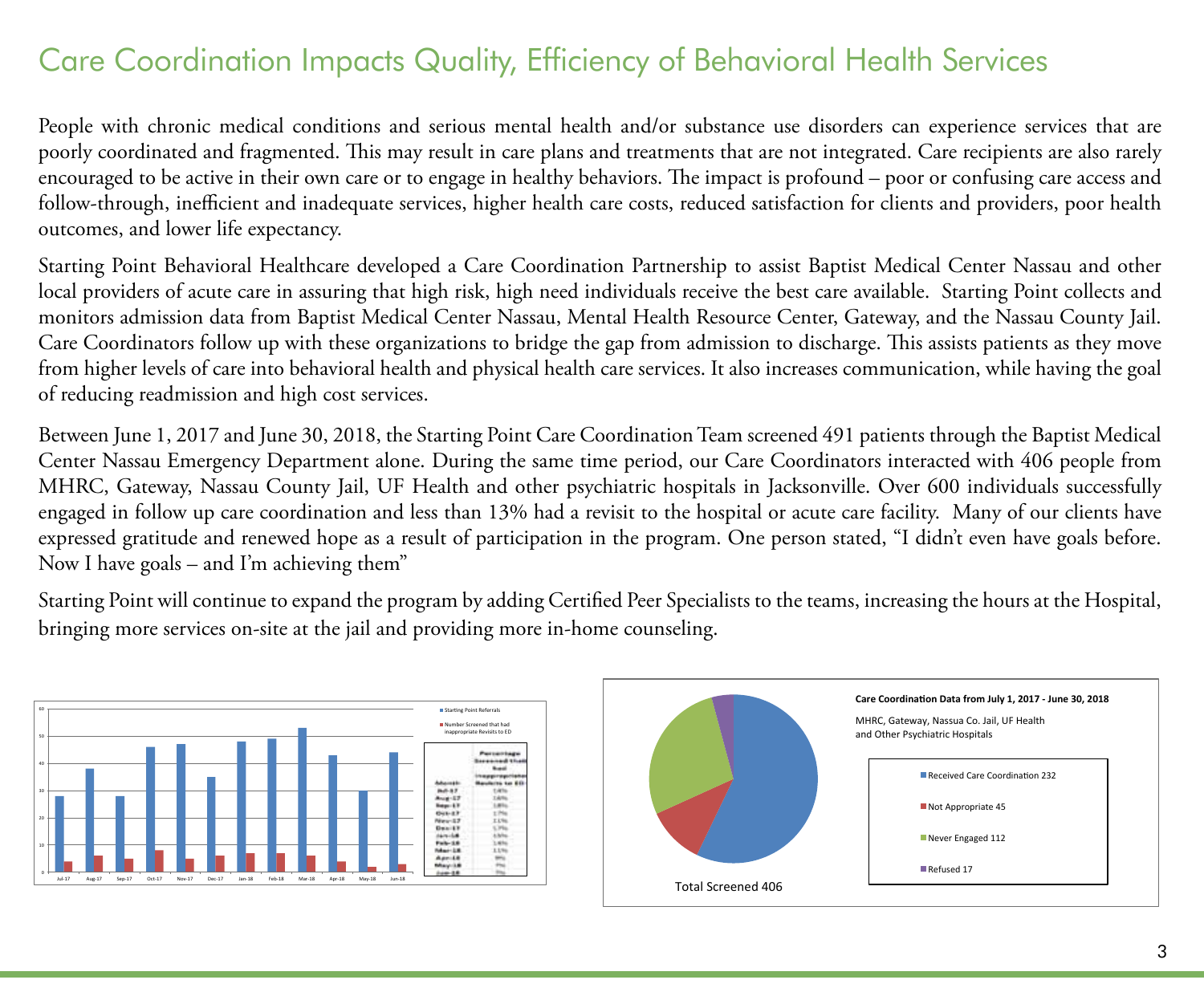## Responding to the Needs of First Responders

In the past year, the Fire Safety/EMS module was added after Katrina Robinson-Wheeler completed training and became certified to teach the course. This is an especially important group to target because of the high number of suicides among firefighters. In fact, according to a new study, more of them die from suicide than in the line of duty. First responders have PTSD and depression at a level five times more

#### **First responder deaths**

The number of firefighters, EMTs and officers who took their own lives outnumber all line-of-duty deaths in 2017.



often than civilians.

According to a March 2017 article in US News & World Report, a study of more than 4,000 first responders found that 6.6% had attempted suicide - more than 10 times the rate of the general population. Unfortunately, many of the problems faced by first responders go unreported and their training typically does not include preparation for the tragedies they will encounter. One retired firefighter noted they are "ill prepared to respond to the pressures they face daily."

Recognizing this issue, a module specific to Firefighters and EMS professionals was launched in May 2018 for the Mental Health First Aid program. The class includes discussion of the unique culture among first responders, the specific risk factors they and their families face, and a review of the resources available to them.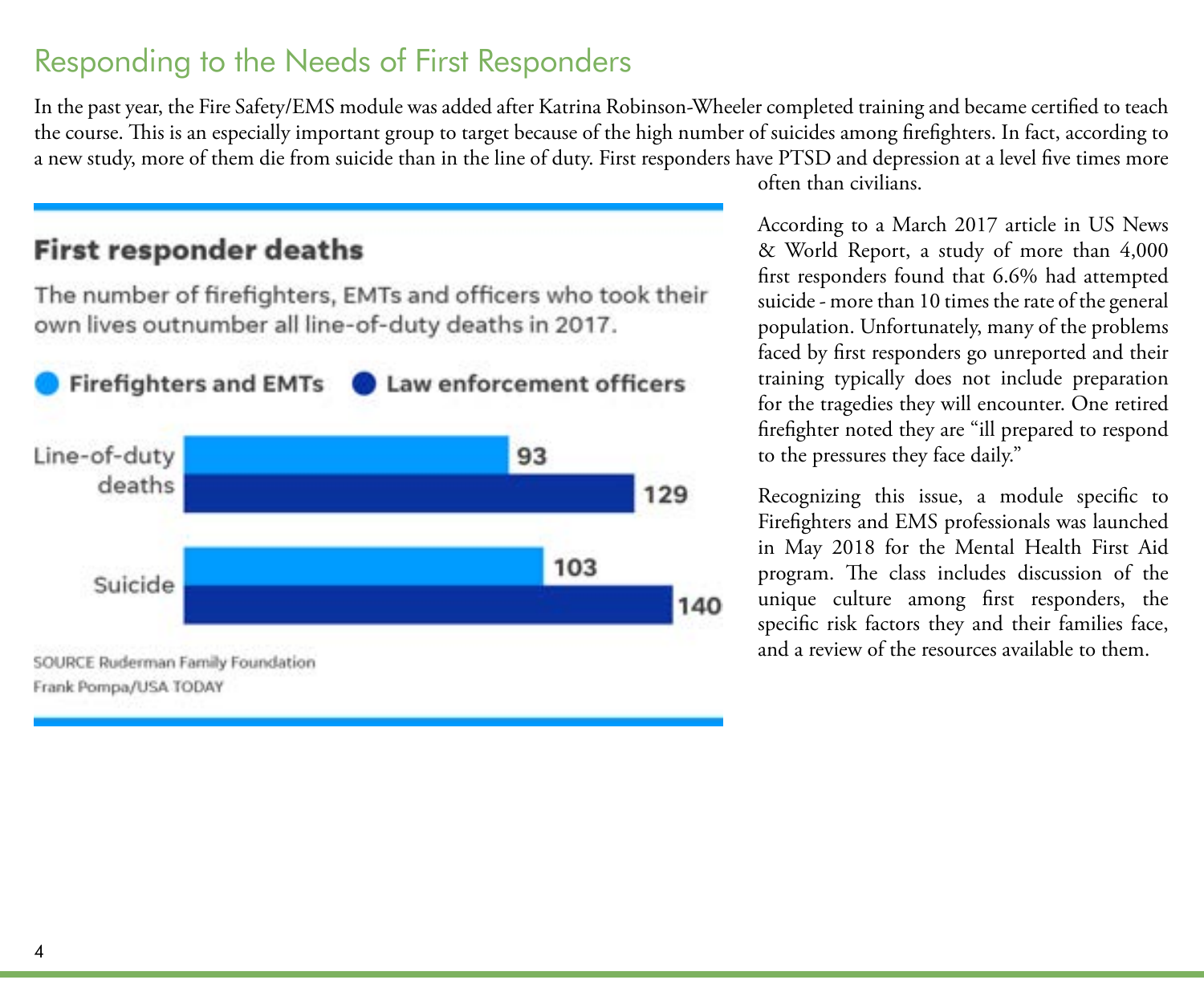## Confronting The Opioid Epidemic With Innovation

Some people get started when a doctor prescribes pain medication and the prescription runs out. They turn to other drugs, such as marijuana or heroin, to replace the opioids that once controlled their pain to give them the high they had become addicted to. Some traveled through the Emergency Room, where they met one of the Starting Point staff, who guided them into treatment. Some walk in on their own. But, no matter how they become part of the Medication Assisted Treatment Program at Starting Point, for many of them it has become a lifeline, says Tina Miller, the program's director.



Tina Miller

"The program has been in place at least five years," she said. "It started as the suboxone program, but it has expanded and is very different today." She describes the MAT program assigned to prevent accidental overdoses and extend life by engaging clients in treatment. Because it is not a rigid medical model, but adapts to the individual's specific needs, Tina says the program is more successful.

"Sometimes we see people using marijuana as a way to continue their recovery," she said. "We redirect them into increased services rather than kicking them out of the program. We always want to see what we can do to help."

When someone enters the MAT program, they sign a contract that outlines each phase of the treatment program and what their individual responsibilities are. Drug tests are required and they must abstain from alcohol and other medications. Regular attendance at physician appointments, therapy sessions and support groups is required. Together with the staff, the client creates a relapse prevention plan.

The program includes four phases, which can last up from six months to more than seven years, depending upon the individual, Tina said. Those who do not have private insurance must pay for the medication themselves, which can be expensive. Tina said the cost can be between \$400 and \$500 a month. Fortunately, Starting Point

has received funding from the Florida Alcohol & Drug Abuse Association and Lutheran Social Foundation to help clients cover those costs.

Tina also is working with women are in jail, encouraging them to enter the program after their release. "the more educated they are on the program, the more likely they are to come in and give it a try," she said.

"The best part of the program is watching people be successful. One of the neat things for us is that about 90 to 95 percent of people in the MAT program are self-referred. They walked in on their own. They want to try this recovery thing," she said.

In the future, she is working on a new group support program called Medication Assisted Recovery Anonymous. It will complement the MAT program, especially because there currently are no NA groups in Nassau County.

The MAT program includes two therapists, a case manager, psychiatrist, an ARNP, LPN, medical assistant and the team leader, Tina.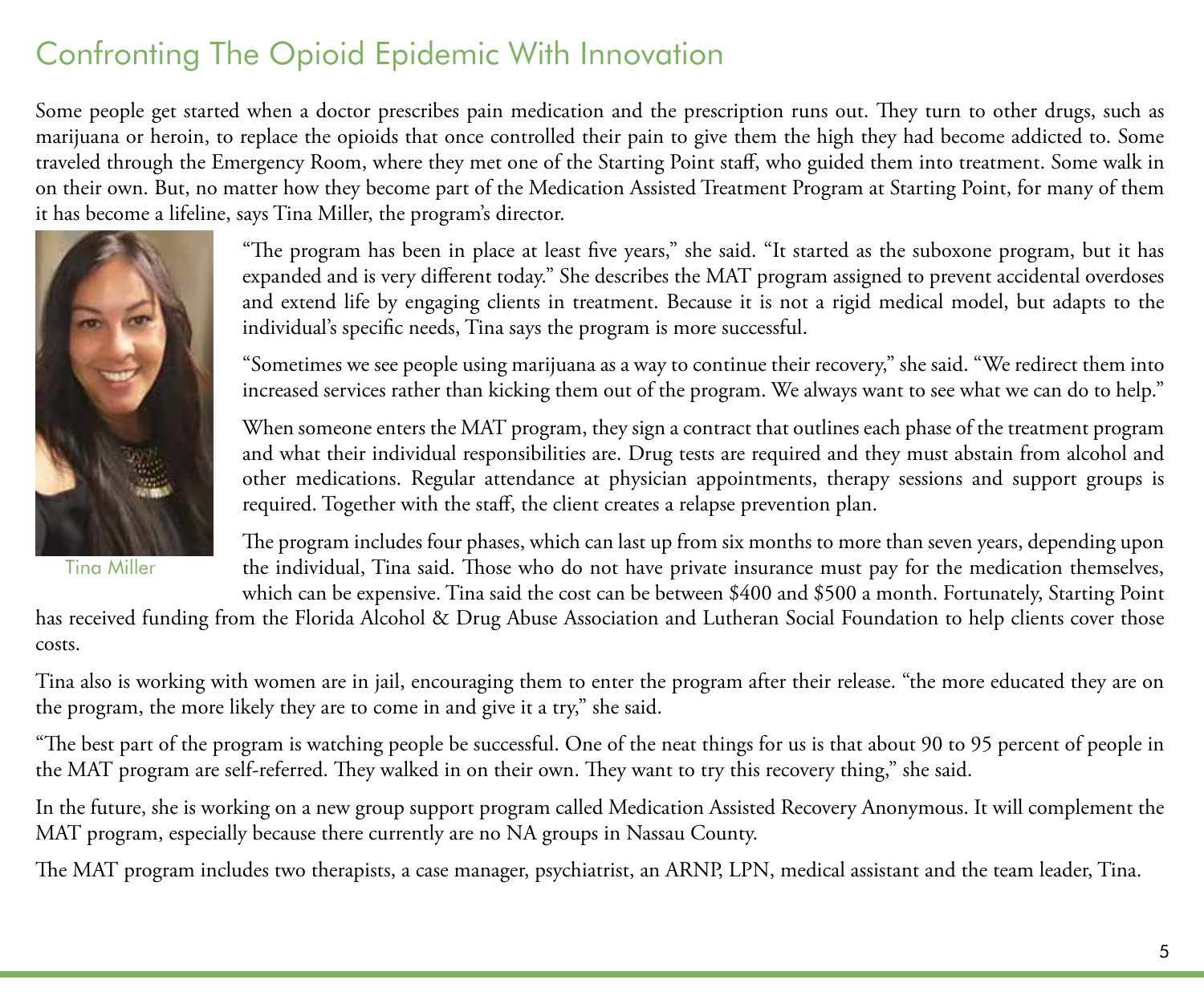## Katrina Robinson-Wheeler Recognized For MHFA Training

Katrina Robinson-Wheeler was recognized twice in the last year for her outstanding work as a Mental Health First Aid trainer. In April, she was named a Top 100 Instructor by the National Council for Behavioral Health.

The honor recognizes the total number of classes taught by MHFA instructors, ranging from 60 classes to more than 160. Wheeler was recognized on April 22 at the national Mental Health First Aid Instructor Summit in Washington, D.C.

In July, she was recognized as a Mental Health First Aid Top 20 Instructor of the Quarter by the National Council for Behavioral Health. She was among the top instructors nationally as determined by the number of individuals she taught between April and July 2018.

Wheeler is the Community Liaison and Mental Health First Aid Instructor and Educator at Starting Point Behavioral Healthcare, a community-based behavioral health treatment agency in Northeast Florida, where she has worked for the past 17 years. She has worked in several different capacities in the agency; 11 years as a therapist specializing in women's treatment, and five years in management as the Behavioral Health Team Leader and Clinical Director.

Wheeler received her Master's in Mental Health Counseling in 2009 from Webster University, and is a Licensed Mental Health Counselor in Florida, a Licensed Professional Counselor in Georgia, and is a Master's Level Certified Addiction Professional and Substance Abuse Professional.

A graduate of the National Council for Behavioral Health's inaugural Addressing Health Disparities Leadership Program in 2011-2012, Wheeler also is a graduate of the Leadership Nassau program 2014. Wheeler received the Professional of the Year awards for both Florida Alcohol and Drug Abuse Association (FADAA) and the Florida Certification Board (FCB) in 2007.

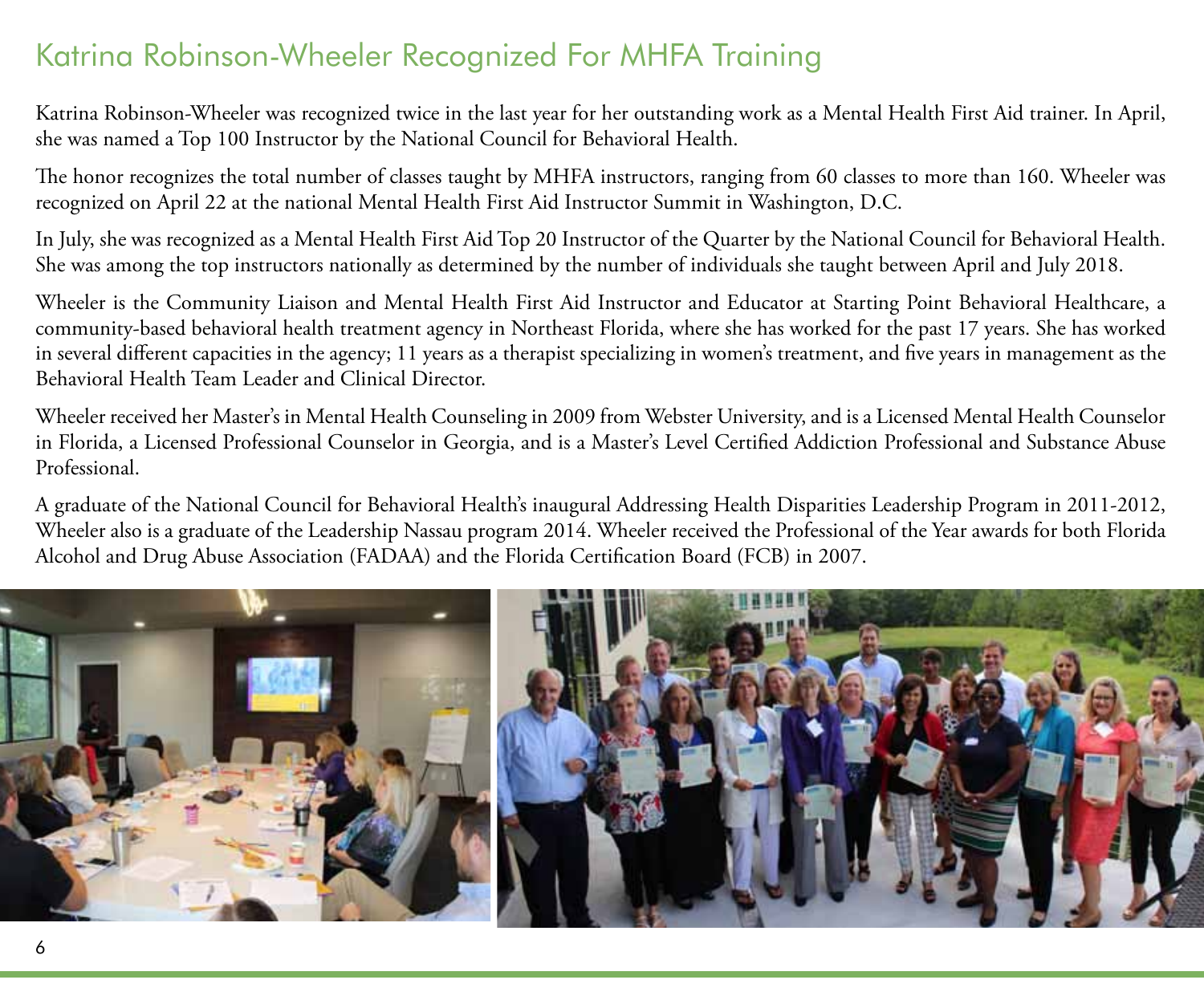## Starting Point Earns Three-Year CARF Accreditation

CARF International has granted three-year accreditation to Starting Point Behavioral Healthcare for its mental health and substance abuse programs. The latest accreditation is the seventh consecutive Three-Year Accreditation that the international accredit-ing body, CARF, has given to Starting Point.

The specific programs accredited by CARF are:

- • Case Management/Services Coordination: Mental Health (Adults)
- • Case Management/Services Coordination: Mental Health (Children and Adolescents)
- • Day Treatment: Mental Health (Adults)
- Outpatient Treatment: Alcohol and Other Drugs/Addictions (Adults)
- • Outpatient Treatment: Alcohol and Other Drugs/Addictions (Children and Adoles-cents)
- • Outpatient Treatment: Mental Health (Adults)
- • Outpatient Treatment: Mental Health (Children and Adolescents)
- • Prevention: Alcohol and Other Drugs/Addictions (Adults)
- • Prevention: Alcohol and Other Drugs/Addictions (Children and Adolescents)

CARF surveyors noted that the board of directors is committed to the organization and that dedication, enthusiasm, skills and professional commitment were found throughout the organization from upper management to direct care staff members. They also found the leadership to have "a clear, strategic direction for the growth and expansion of the organization." Additionally, CARF pointed out the organization is innovative and com-munity focused, as evidenced by its care coordination partnership with Baptist Health.

Other areas of excellence included in the report are:

- • "SPBH has an extremely well-organized quality improvement department committed to ensuring that all programs adhere to licensure and accreditation standards while striving for quality outcomes for the persons served."
- • "Clients interviewed express satisfaction with the organization's Open Access pro-gram that streamlines the admission process."
- • "Staff members present themselves as extremely caring, enthusiastic and committed individuals working as a team to provide the best services possible. They interact with clients in a meaningful and respectful manner."
- The organization is noted for its commitment to gender-specific services that tend to support more positive outcomes.

"This accreditation decision represents the highest level of accreditation that can be given to an organization and shows Starting Point's commitment to the CARF stand-ards," said CEO Dr. Laureen Pagel. "Starting Point has undergone a rigorous peer review process and demonstrated to a team of surveyors our commitment to offering pro-grams and services that are measurable, accountable, and of the highest quality."

CARF is an independent, nonprofit accrediting body whose mission is to promote the quality, value, and optimal outcomes of services through a consultative accreditation process and continuous improvement services that center on enhancing the lives of the persons served. Founded in 1966 as the Commission on Accreditation of Rehabilitation Facilities, and now known as CARF International, the accrediting body establishes consumer-focused standards to help organizations measure and improve the quality of their programs and services. For more information about the accreditation process, please visit the CARF website at www.carf.org.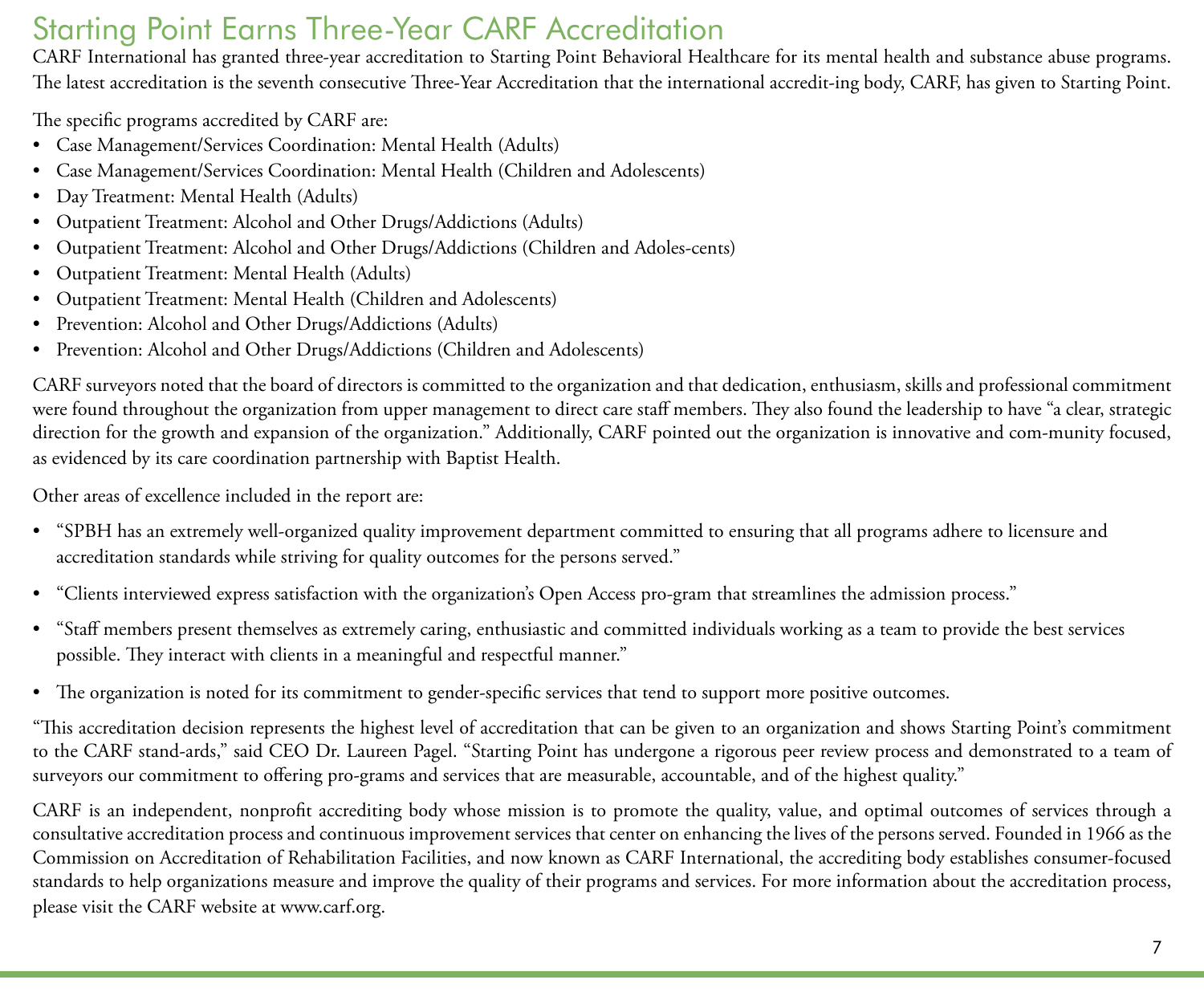## Making A Difference in Our Community With Mental Health First Aid



Since 2014, Starting Point Behavioral Healthcare has been a leader in Northeast Florida in providing Mental Health First Aid (MHFA) training for members of our community. This important training has been offered to more than 2,500 individuals. For the past two years, thanks to grants from Baptist Health, these classes have been offered at no charge.

Like medical First Aid training, MHFA classes provide attendees with the skills they need to intervene and stabilize someone until professional assistance is available. It may be as simple as a conversation about the resources available to someone suffering from depression, or as critical as securing emergency care for a suicidal friend.

MHFA is an eight-hour certification course that is evidence-based and now taught world-wide. It teaches participants a five-step action plan to assess the situation, select and implement interventions, and secure appropriate care for the individual. Typically, one class per month is offered and open to the general public. In addition, First

Coast civic clubs, organizations and companies can provide a private class for their employees and volunteers.

Katrina Robinson-Wheeler is a certified instructor for MHFA and manages the program for Starting Point. She is certified to teach several specialized modules including programs specific to: Adults and Youth; Older Adults: Public Safety and Law Enforcement; Fire Safety/ EMS; Rural Communities; Military, Veterans and Family; and Higher Education.

"Through Katrina's guidance and suggestions from the group of participants, I was able to go home the very same day and talk through what I learned with my dad," said one participant. "I offered to go with him to the doctor and grief counseling and he agreed to go. He even said he would join us at the beach the next day to get out of the house for a bit and get some sunshine, which he has never done before! I am so grateful for what I gained from this training and I would recommend anyone to take this course!"

"I am so grateful for what I gained from this training and I would recommend anyone to take this course!"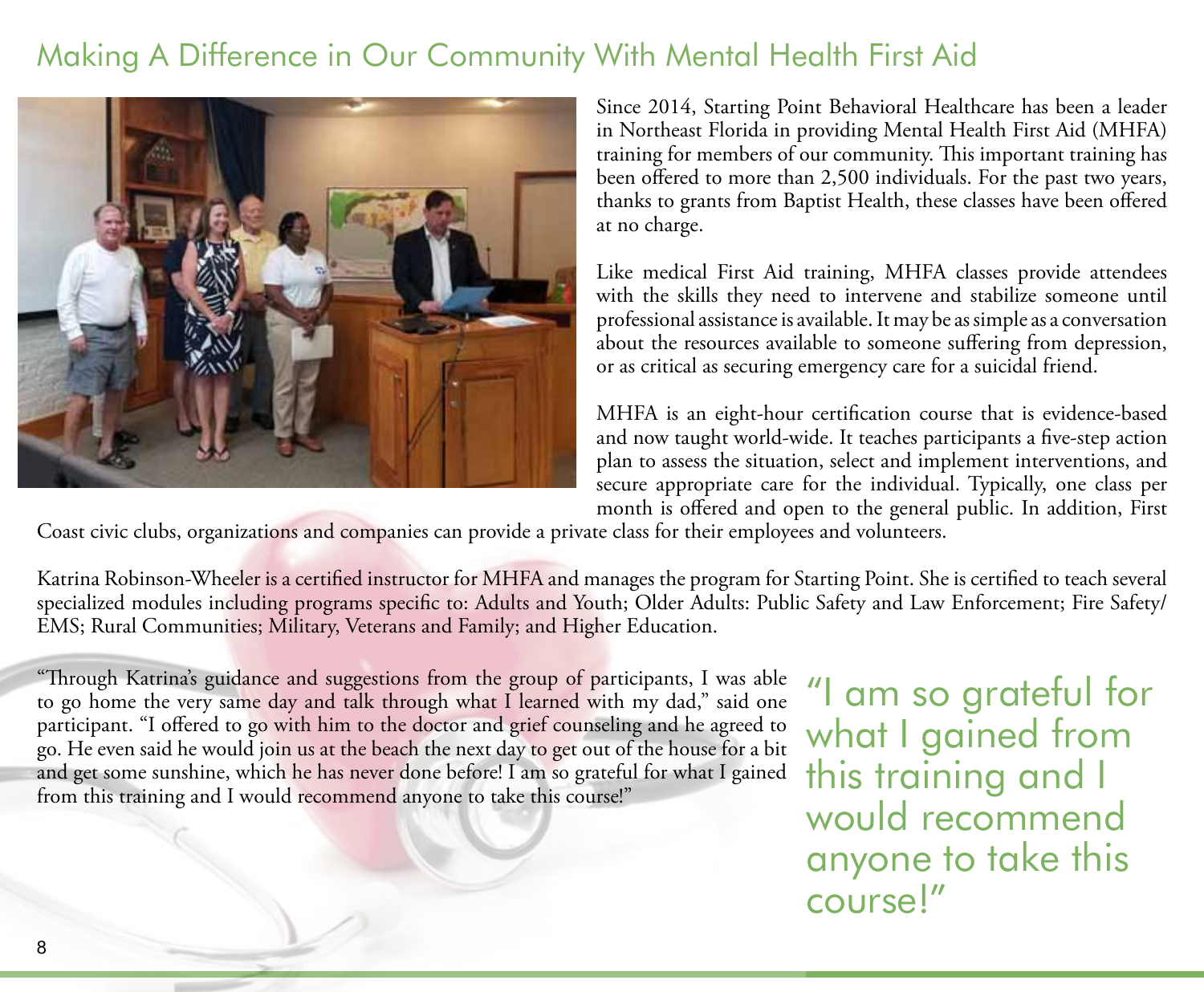## Community Conversations Touch on Important Topics



Community outreach is one of the most important goals for Starting Point's board of directors. In fact, the board created a committee to specifically promote activities that will keep the community informed and engaged with the organization. One outgrowth of that committee was the Mental Health First Aid program that started in 2014, and the latest is a series of workshops called Community Conversations.

Held quarterly, the workshops focus on a topic related to behavioral health and also of wide interest among residents. The programs are designed to be interactive and often feature discussion panels or Q&A sessions following speaker presentations. The Peck Center and Auditorium has been home to the first three workshops.

The first Community Conversation was held April 30. The topic was "Autism: A Community Conversation" and a large group of local residents attended. The speakers included a speech pathologist, behavioral analyst and a certified ESE instructor. The discussion centered not only on the mental health aspects, but on the lifelong issues faced by fami-lies affected by Autism.

That was followed by a program on July 30 entitled "How Your Digestive Health Impacts Your Mental Wellness: A Community Conversation." The keynote speaker was the director of Health Partnerships at Baptist Health, who provided an in-depth look at the connections between your gut - sometimes called your "second brain" - and your mental health. An active discussion followed her presentation.

In October, Starting Point offered the first of two programs on Opioid Abuse that included experts in the field of treatment, a retired fire chief and paramedic, and a woman recovering from opioid use. The program entitled "Opioid Addiction: The Inside Story" will be repeated in December in Hilliard.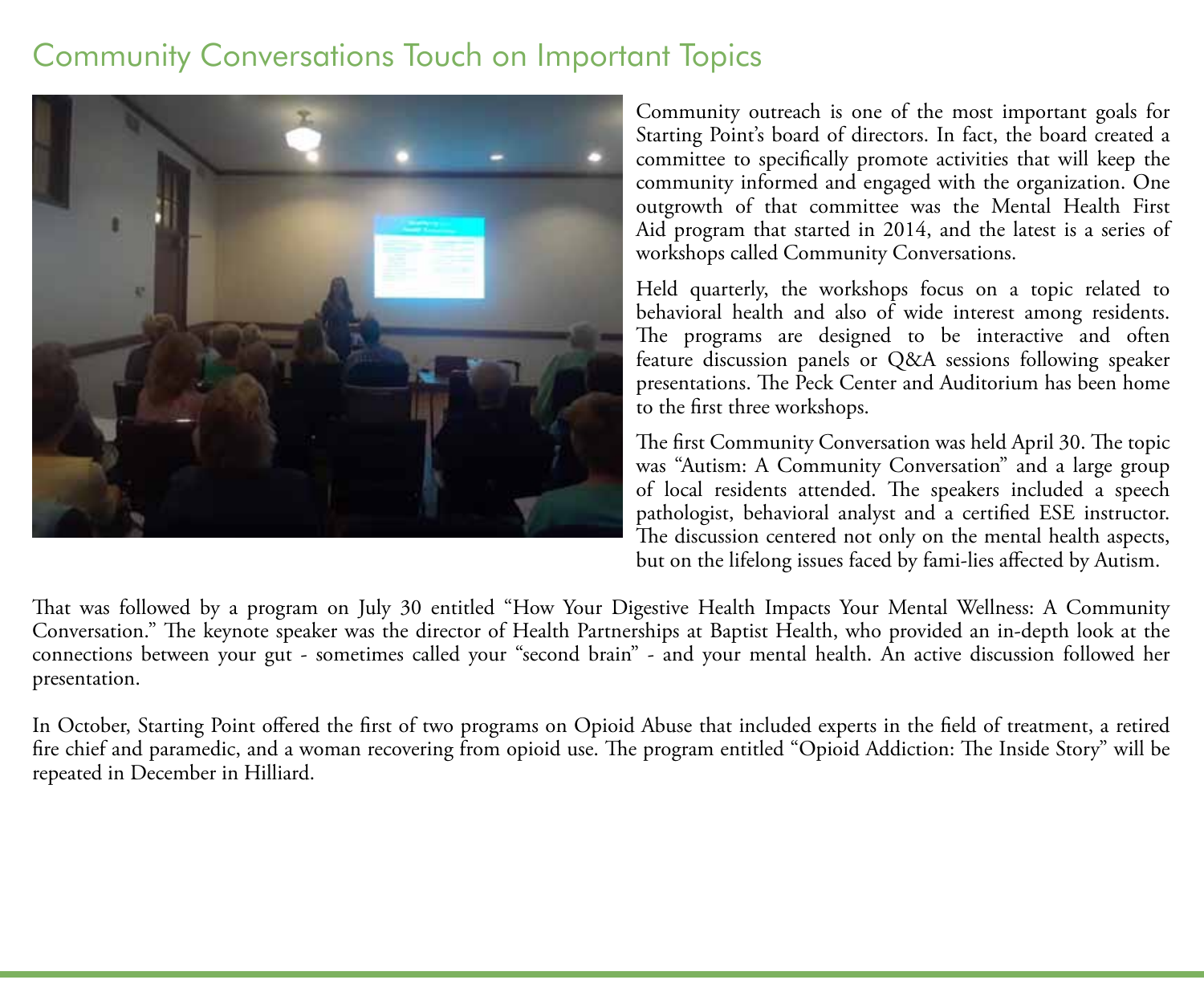### Our Services Mental Health Services

Our mental health services are under the direction of a board-certified psychiatrist and reflect the latest approaches to care and treatment for mental illness. We offer both individual and group therapy programs and an active community outreach program.

#### **Psychiatric Care**

Psychiatric care is provided by board-certified psychiatrists and nurse practitioners who treat clients with emotional, behavioral or mental health disorders. Many of these disorders can be treated with a combination of therapy and medication.

Outpatient psychiatric care allows clients to remain in their homes and communities while receiving the ongoing care and treatment they need. Through the use of case managers, we offer clients assistance locating other community resources.

#### **Individual and Family Therapy**

Our counseling programs are provided by either Licensed Mental Health Counselors, Licensed Clinical Social Workers, Licensed Marriage and Family Therapists, Registered Counselor Interns or Certified Addictions Professionals. Specific therapy programs for adults focus on many topics including Women's Trauma Recovery, Anger Management, Men's Domestic Violence, Positive Parenting, Living Well, Co-Occurring Disorders and Mental Health Court.

#### **Drop-In Centers**

Starting Point Behavioral Healthcare offers two Drop-In Centers that provide mental health counseling and other support services for individuals transitioning back into the community. The centers, located in Fernandina Beach and Hilliard, offer individuals an opportunity for socializing and networking that addresses the isolation felt by many, especially those in mental health recovery. It is open to all mental health consumers. No admission or membership fee is charged. The Centers are called "Our Place" because the clients who attend the centers take ownership of the facilities and for supporting each other in their recovery process.

#### **Psychosocial Rehabilitation Services**

Located in our Hilliard Office, this program serves to assist those living with a severe and persistent mental illness with developing the coping and recovery skills needed to be able to live successfully with their illness. The program includes life and social skills development in a hands-on, real time environment. As with our Drop-In Centers, the clients take ownership of the facility and for providing support to one another during their recovery process.

#### **Emergency Services**

Starting Point Behavioral Healthcare has a Behavioral Health Professional on call around the clock. If you have an emergency, call our 24-hour hotline at (904)225-8280.

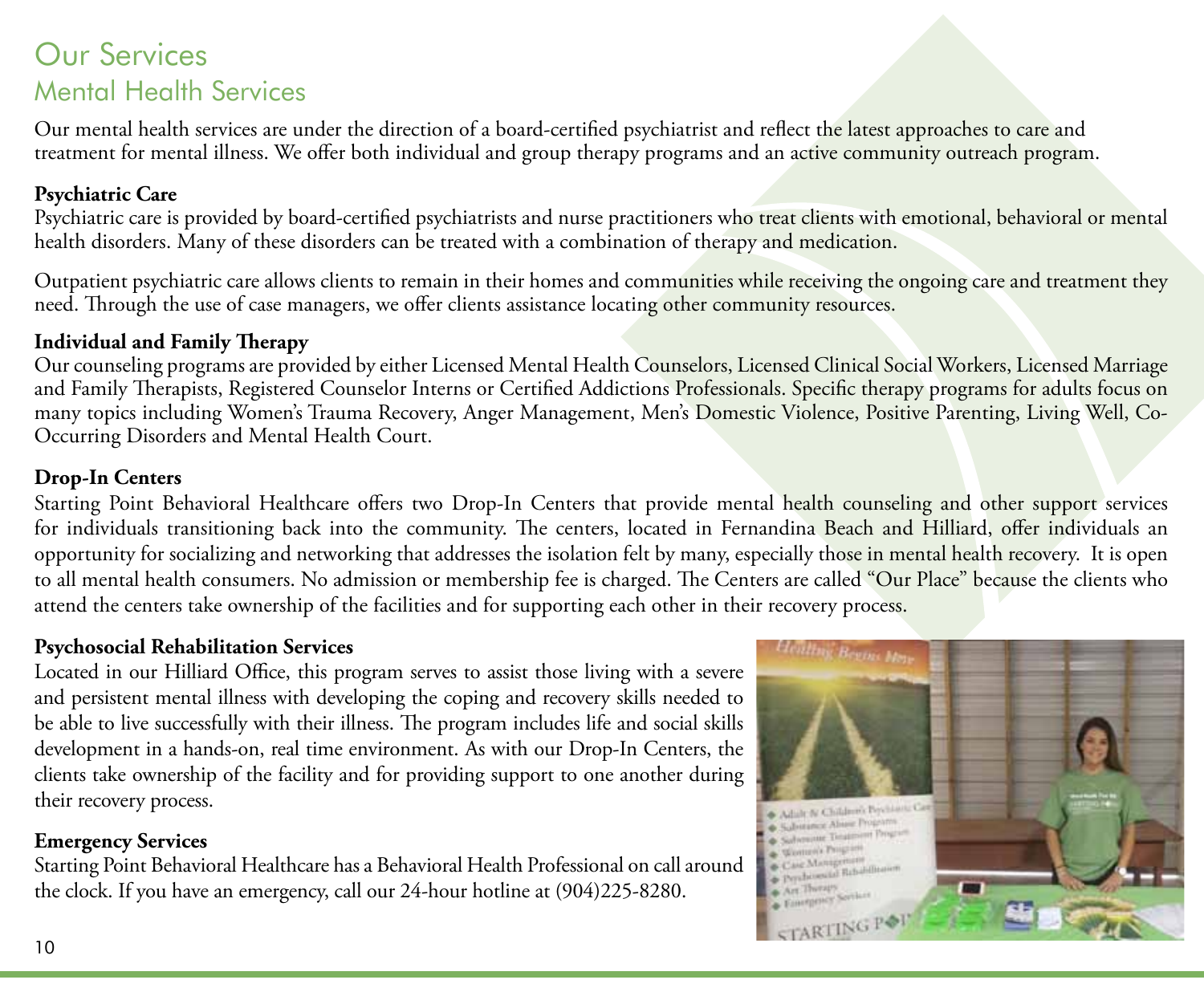## Substance Use Disorder Services

It is common for individuals coping with mental health issues to also become dependent upon drugs or alcohol, which is called a "Co-Occurring Disorder." Addiction to prescription drugs like pain killers (opioids) is becoming more common and Starting Point has created a specific detox and treatment program to address the medical and psychological needs that arise from these addictions.

#### **Medication Assisted Therapy**

The MAT program provides a medically-managed approach to recovering from addiction to opiates or alcohol. A number of medications, including Suboxone and Vivitrol, have been approved for treatment during the detoxification stage of recovery from addictive pain killers and alcohol. Starting Point administers and monitors these medications following a comprehensive history and physical. Treatment is accompanied by individual counseling and support groups.

#### **Group Therapy and Support**

Starting Point offers a number of outpatient groups that focus on substance abuse disorders, including a program targeted for those who have been arrested for DUI.

#### **Programs for Children and Teens**

Our Substance Use Disorder and Recovery program helps teens prevent relapse by learning to recognize problem situations and avoid them. Our Working Recovery program includes topics such as helping adolescents identify problem situations that occur in their daily lives. The concepts of relapse, substance use triggers, high risk situations, relapse prevention, and developing a "recovery image" are introduced. Services focus on Emotional Management, Coping Skills, Responsible Thinking, and Education and Prevention. Services are provided at a variety of locations throughout the county including in-home and in public and private schools.

#### **Women's Substance Use Disorder Program**

This program joins efforts with individuals, the agency, and the community to help women break the bonds of alcohol or drug abuse. It is free for pregnant women. Women with dependent children and women attempting to regain custody of their children may also receive free services. Our program offers help for chemical dependence, mental health, trauma, and more.

## Care Coordination

Care Coordination serves to assist individuals who are not effectively connected with the services and supports they need to transition successfully from higher levels of care to effective community-based care. This includes services and supports that affect a person's overall well-being, such as primary physical health care, housing, and social connectedness. Care Coordination connects systems including behavioral health, primary care, peer and natural supports, housing, education, vocation and the justice systems. It is time-limited, with a heavy concentration on educating and empowering the person served, and provides a single point of contact until a person is adequately connected to the care that meets their needs.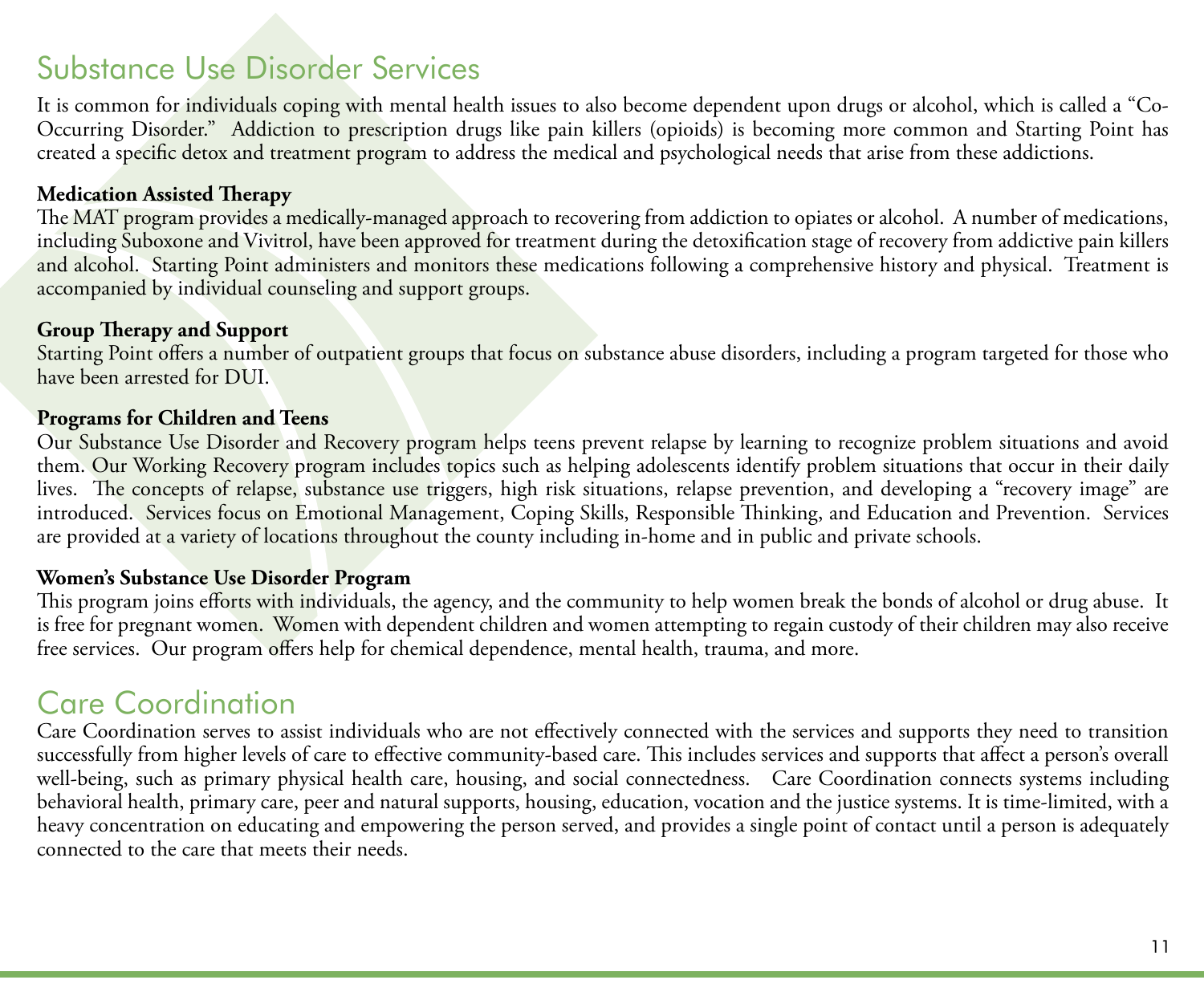## Annual Golf Tournament Brings Puts The "Fun" In "Fundraising"

This year's 7th Annual Golf Tournament delighted participants with its spectacular course, fellowship and, of course, fun. With over ?? players plus others who came just to enjoy the BBQ and Silent Auction, the crowd was gifted with a beautiful day at Amelia National Golf & Country Club. Funds raised by the annual golf tournament are used to support programs for adults, children, and teens including community education, uncompensated care, and community out-reach. We are deeply grateful to all of our sponsors, players and donors who made our event possible.

#### Sponsors

1st Coast Community Bank ACT Soutions, INC Amelia Coastal Realty Amelia River Cruises Amelia Tavern Andy Fetzek Anytime Fitness Ashwell Architect Baptist Medical Center Nassau Bar Zin Brett's Waterway Café Caio Restaurant Carr Riggs & Ingram, LLC Clark Admininstrative Services Crab Trap David's

Denucci's Deppe Communications Dome Healing Center Dominion Diagnostics Florida Community Loan Fund Four Season's Bistro Gateway Community Services Genoa Horizon's Restaurant Jacksonville Symphony John & Cherie Billings Journey Church Junior's Seafood Lassiter Ware Magna's Salon

Marina Restaurant Montoya & Associates/AXA Negley Associates New York Nails Non Profit Insurance Trust Overhead Patio Door Principles Consulting Group S & J Liquors Salty Pelican Sam Entriken Sonya's Tires Starbucks Steve Kaye The Surf Restaurant Tom McKenna Valant



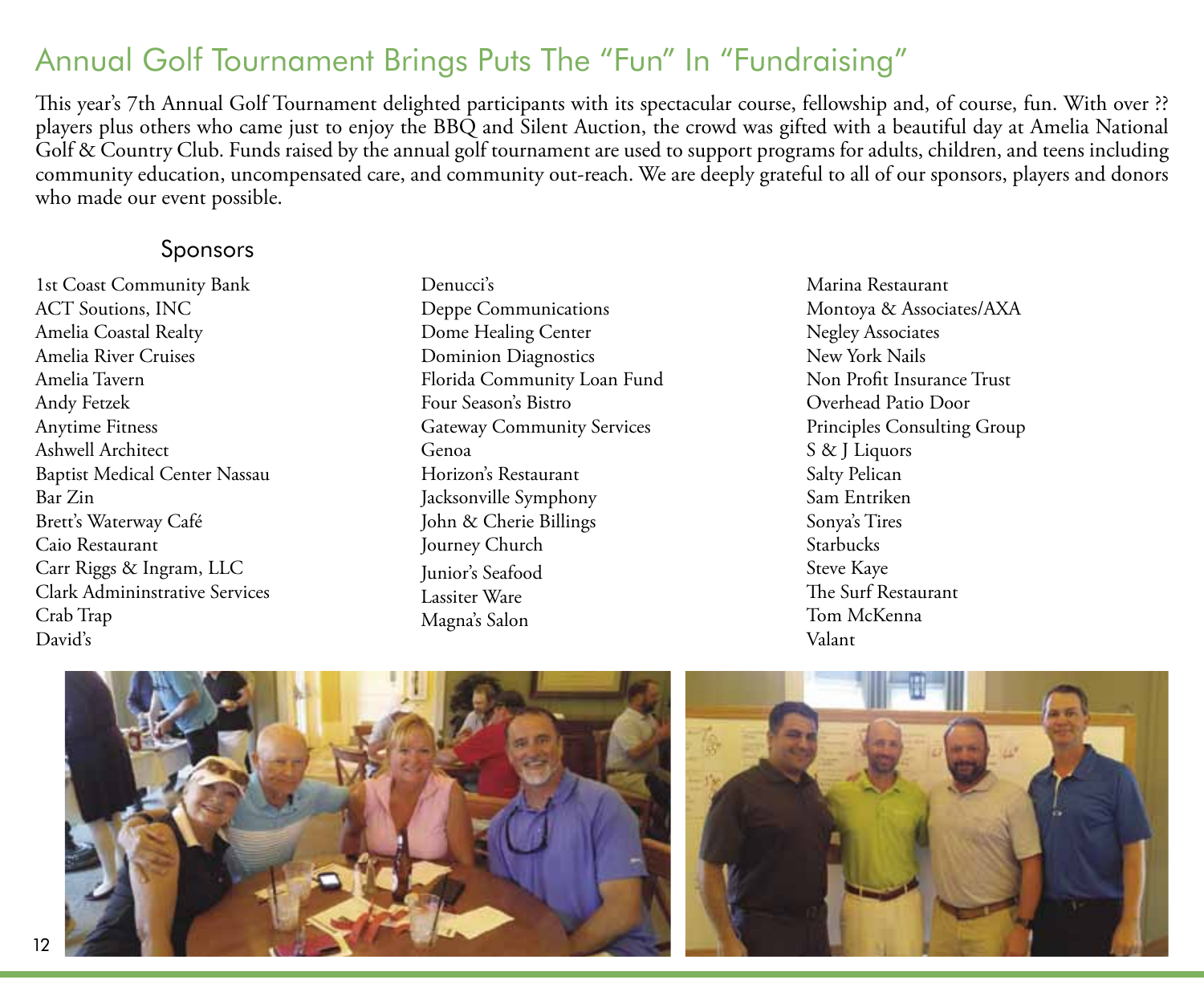#### FY2016

## Financials

Starting Point receives funds to pay for its services from several sources:

- 
- Private Insurance Public & Private Grants
- 
- Medicare & Medicaid Client Out-of-Pocket Payments

Starting Point has been the designated safety net provider of mental health and substance abuse services for all of Nassau County since 1992. Currently, we receive about 7% of our current budget from the Nassau Board of County Commissioners in a match program. This match allows us to keep our co-pays very low for those who can afford to pay and to deliver services at no cost for children, adults and families who have no other means to pay for their care.

Despite the payment sources available to us, we still provided more than \$376,000 in uncompensated (charity) care last year. It has always been our policy to treat everyone in need, regardless of their payment status. Those additional funds are provided through donations from businesses and individuals in the community, as well as public and private grants.

Starting Point is invested in our community. We own all three of our buildings, three company vans and our company car. Starting Point is invested in our commun<br>three company vans and our company car.



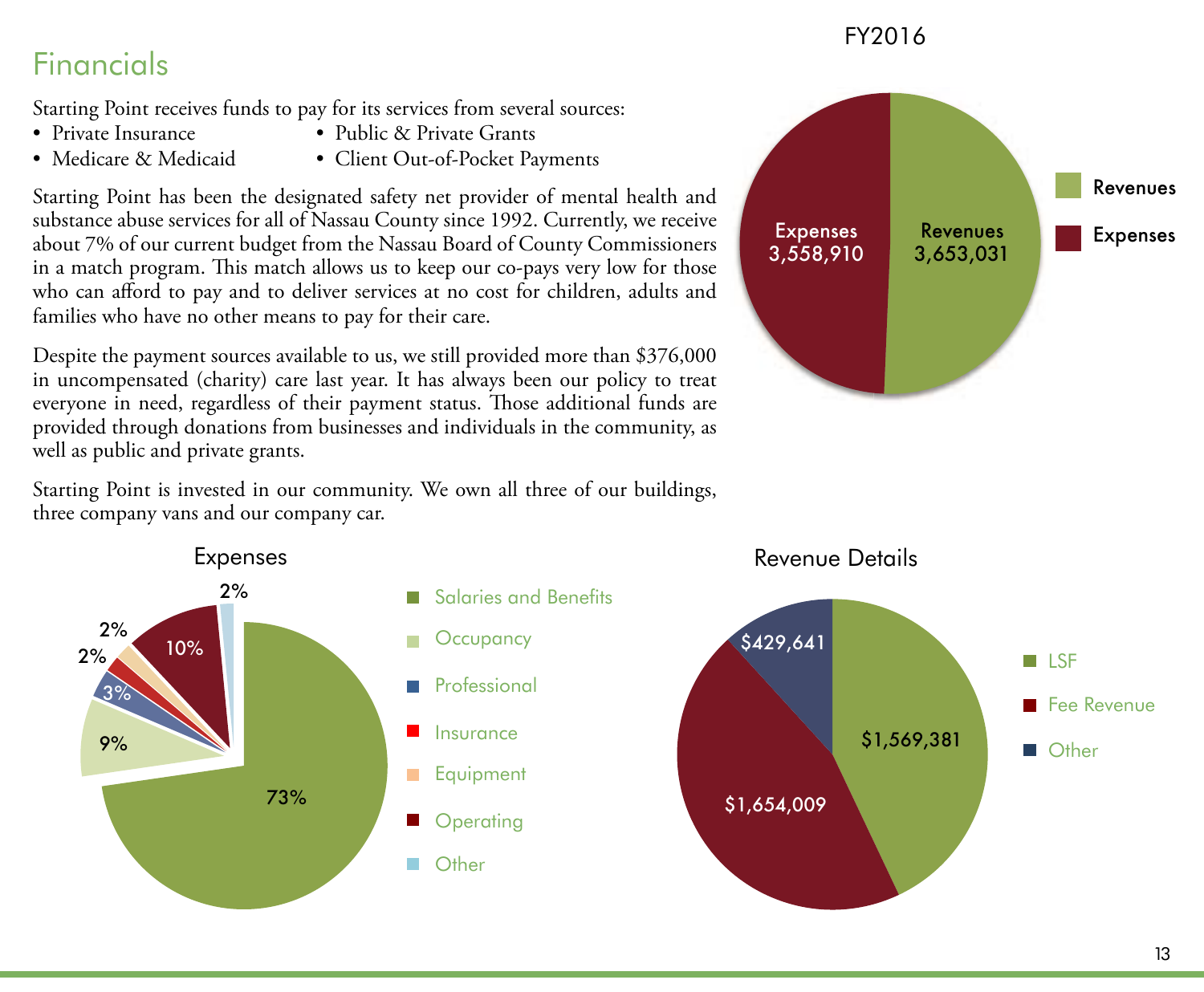

#### Procedures



#### Clinical Hours



| July      | 7391 |
|-----------|------|
| August    | 8541 |
| September | 6597 |
| October   | 8782 |
| November  | 7778 |
| December  | 6805 |
| January   | 8063 |
| February  | 7817 |
| March     | 8326 |
| April     | 8377 |
|           |      |
| May       | 8519 |
| June      | 8032 |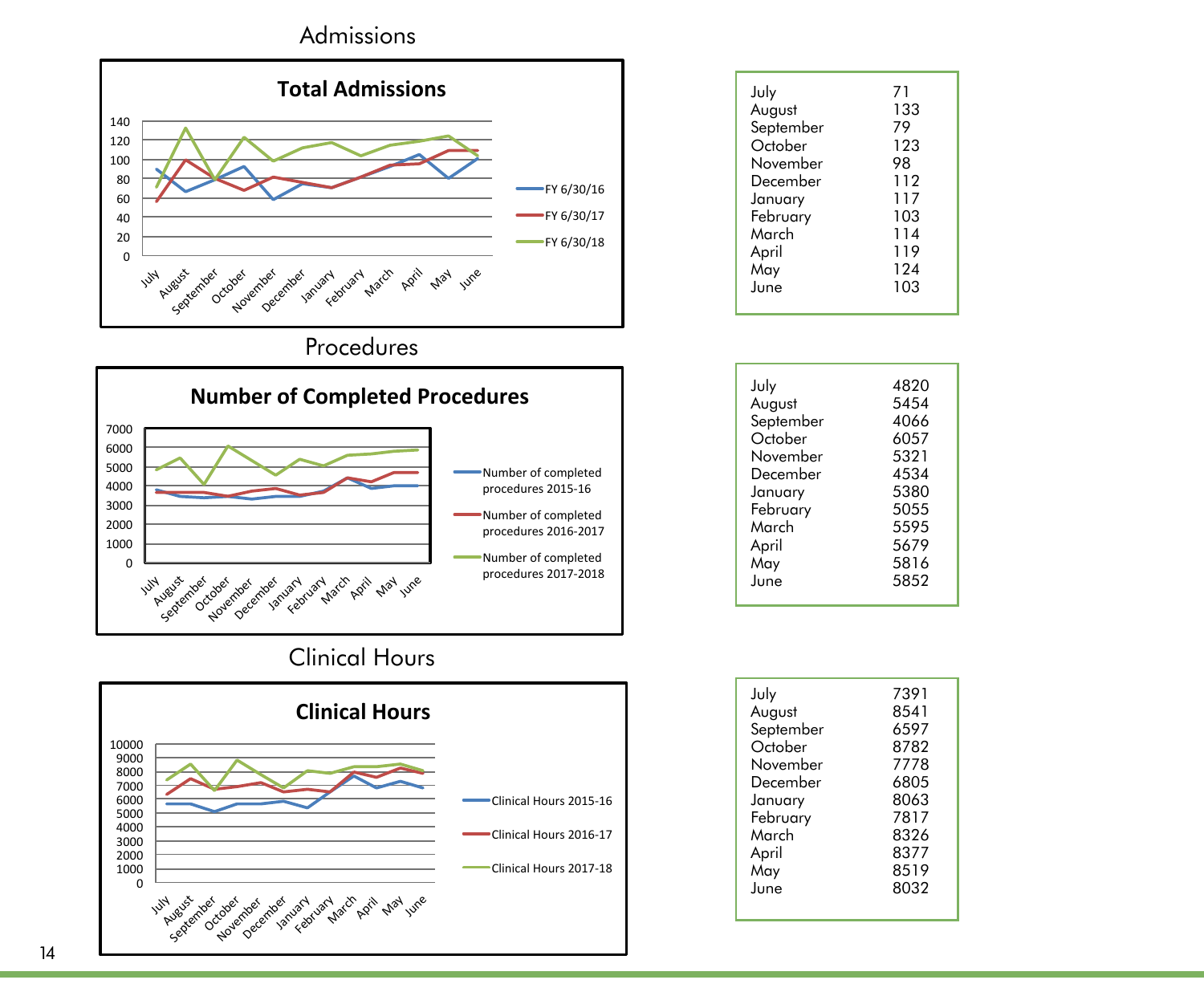



#### Clients Served by Gender



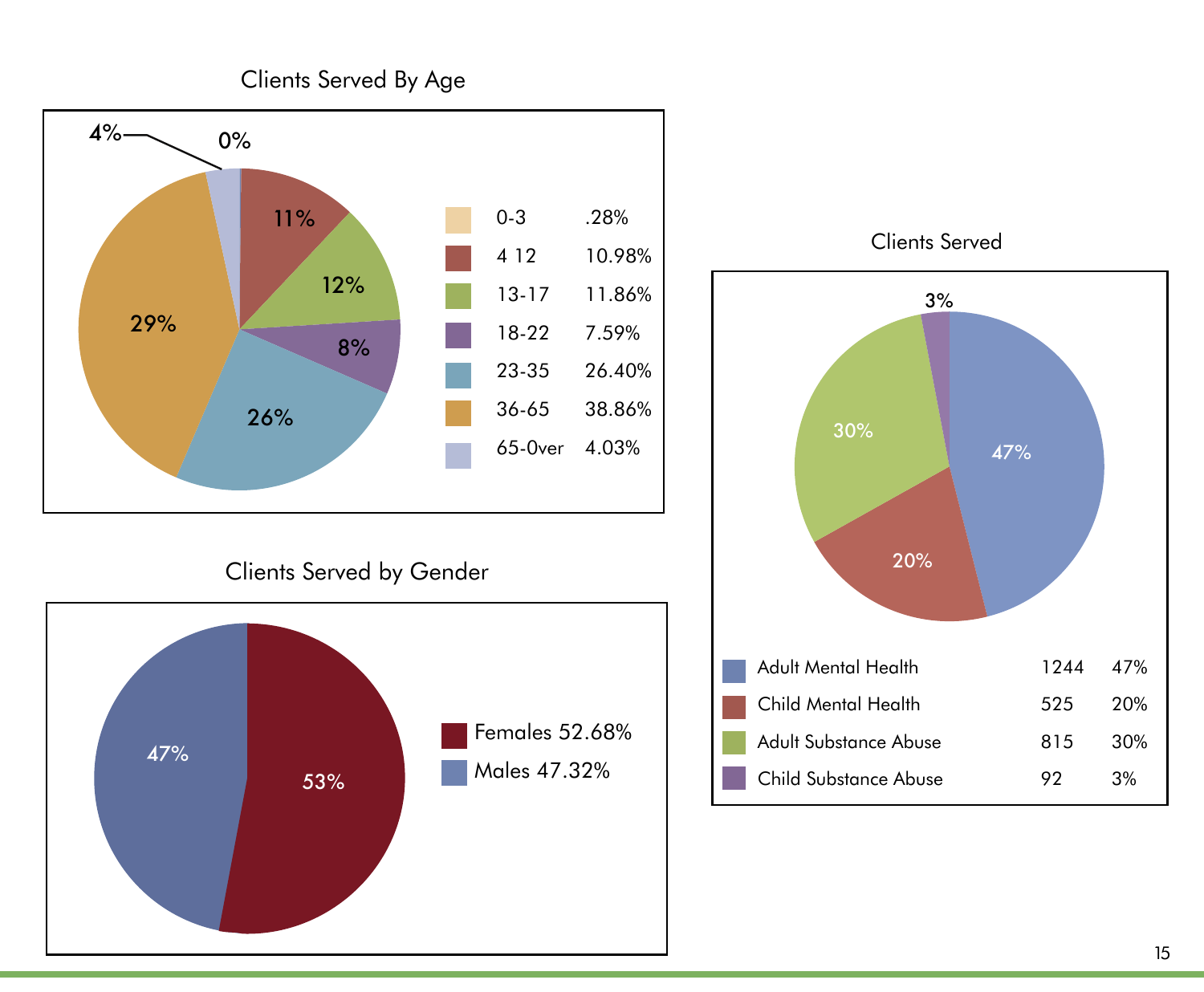## Community Partners

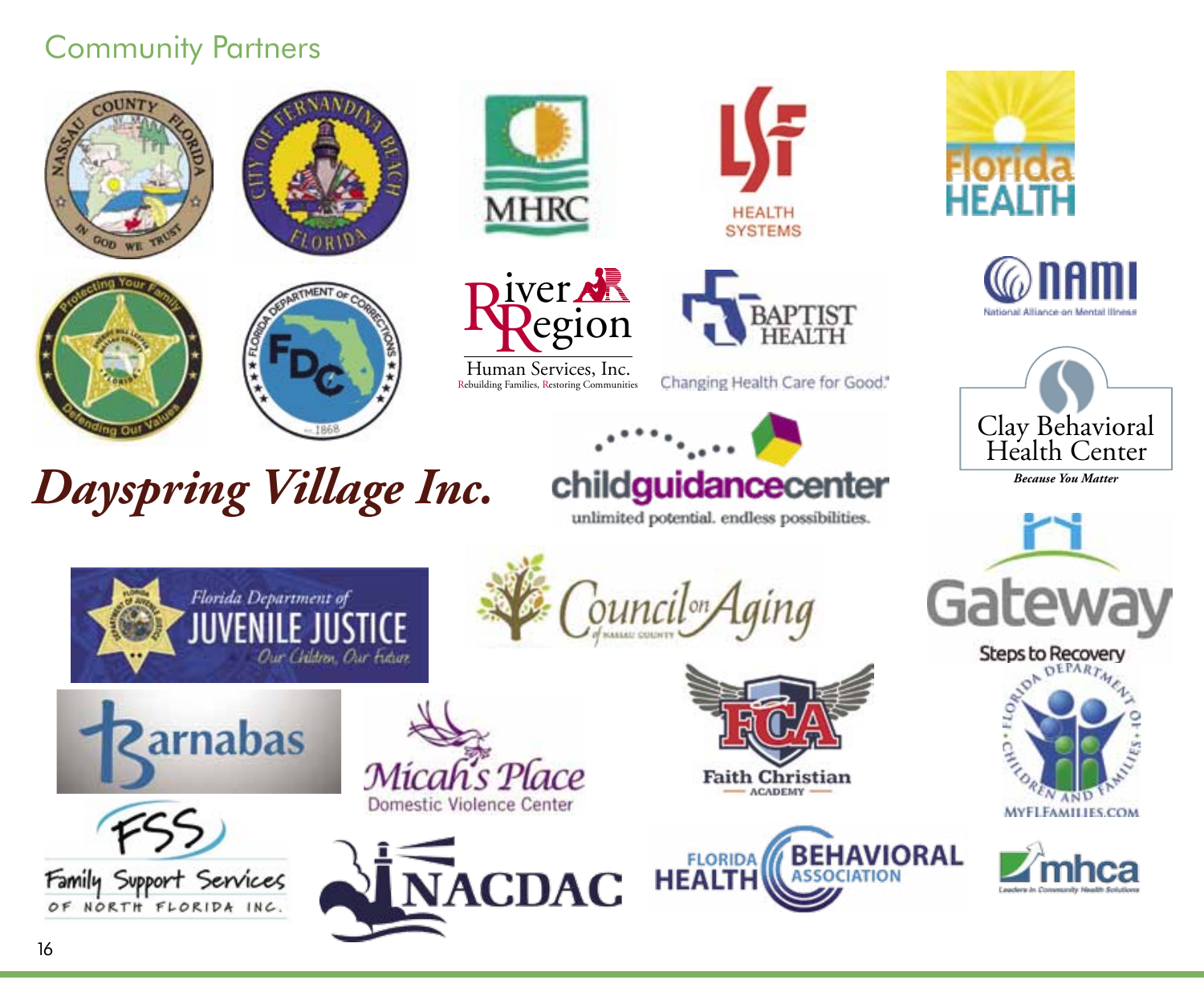## Donors and Community Partners

NAMI

Barbara and Robert Lunsford Vanguard Joseph Robinson Island Art Association Paul Barnes Kenneth McGruther The Newbern Foundation Andy and Diana Watson Chardonnay Foundation Exxon Mobile Four Seasons Bistro First Presbyterian Church